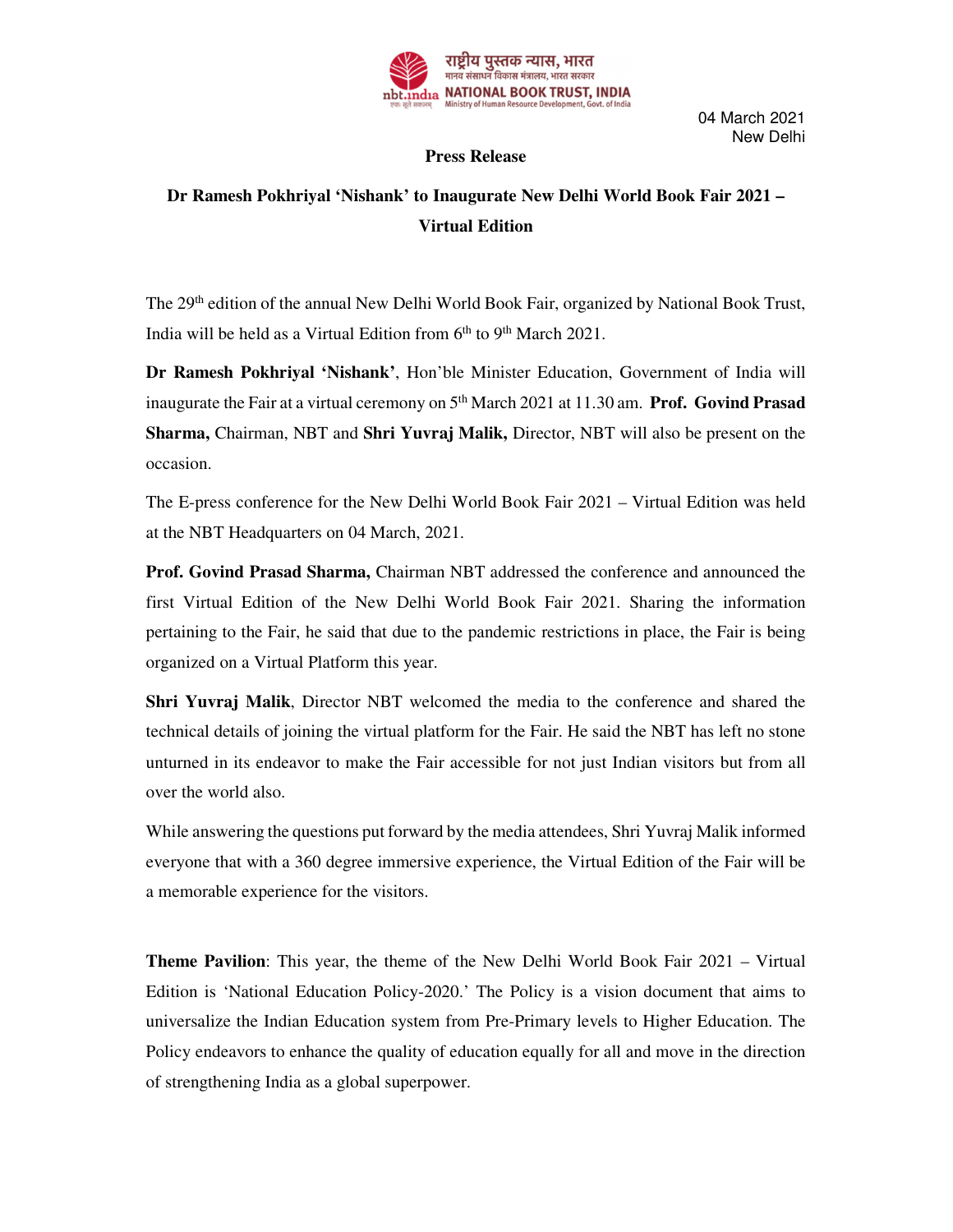

Promoting the spirit of "Ek Bharat Shreshtha Bharat", Prime Minister Narendra Modi has said, "Aspects such as widening the availability of scholarships, strengthening infrastructure for Open and Distance Learning, Online Education and increasing the usage of technology have received great attention in the NEP. These are vital reforms for the education sector."

The National Education Policy has long term significance and impact on the entire eco-system of learning in the broadcast sense. It integrally impacts the culture of reading, book publishing, writing, book promotion, content creation and all other related issues. In this light, a series of programmes highlighting various aspects of NEP 2020 is scheduled to be organized during the NDWBF 2021 – Virtual Edition for all stake holders to discuss the dynamics of its implementation through publishing for various age-groups.

During the Fair, discussions on education and pedagogy, conversation with the authors, scholars, book release functions, cultural programmes, etc. will be organized.

**Foreign Countries**: Over 15+ countries including UK, USA, UAE, China, France, Iran, Nepal, Spain, Sri Lanka, Ukraine, Italy, are participating in the Foreign Publishers Hall at the Fair.

**B2B Activities**: New Delhi World Book Fair, also provides a platform for B2B activities for publishers from India and abroad. A publisher's forum organized by NBT and FICCI, CEOSpeak will focus on challenges and opportunities for publishers in the light of National Education Policy 2020.

**Publishers:** More than 160+ publishers and exhibitors from India and abroad will participate in the fair through e-stalls, acquainting the visitors with books in all major Indian and foreign languages. The visitors will be able to visit the websites of the exhibitor/publisher directly from the e-stalls to view more products

**E-events:** Visitors to the fair will be able to view e-events like Seminars, Literary Events, Book Releases, Conversations with Authors, Panel Discussions with Embassies and Foreign Publishers throughout the 4-day duration of the fair.